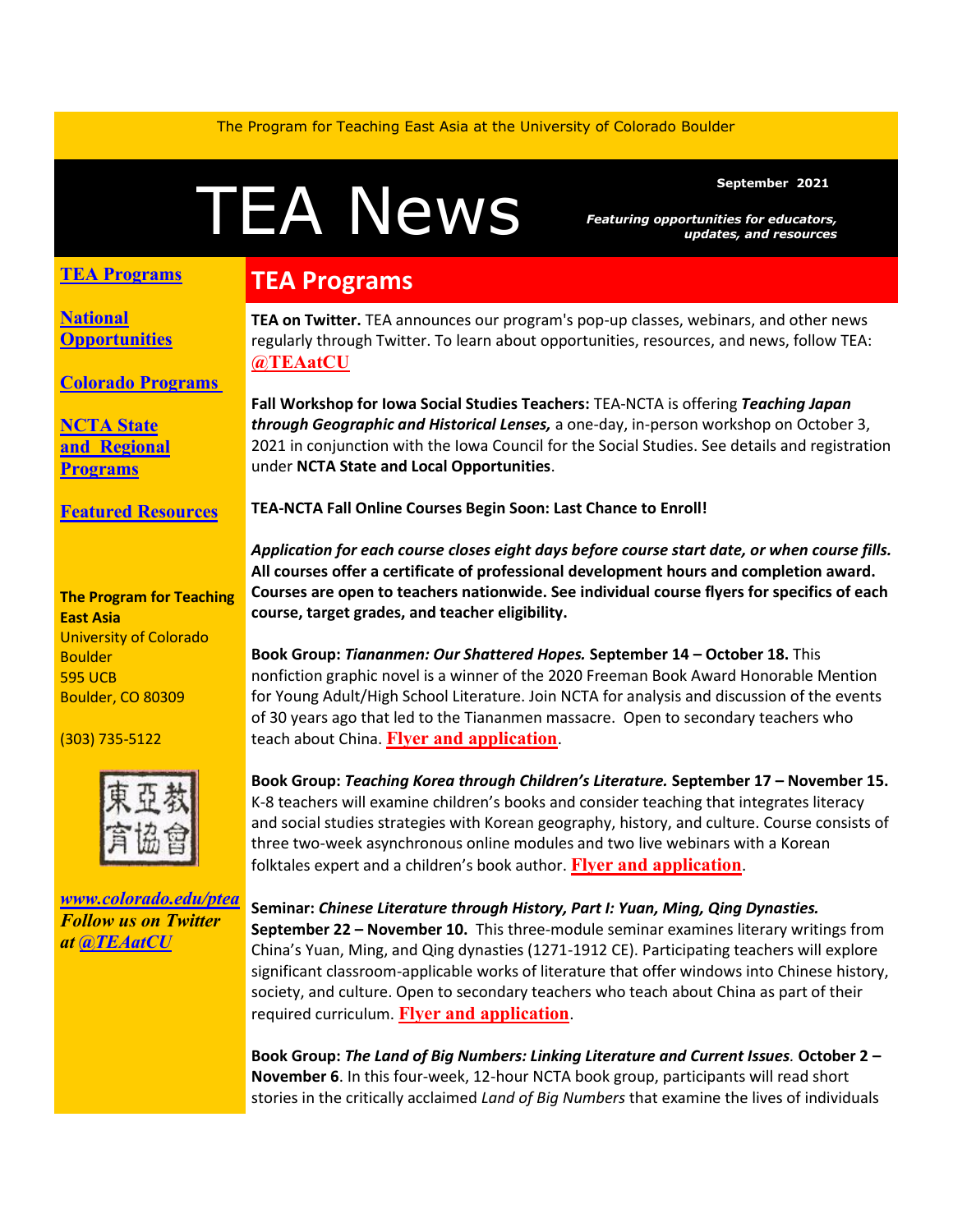navigating the complexities of life in contemporary China. Each story will be accompanied by non-fiction background reading to establish context. **[Flyer and application](https://colorado.us14.list-manage.com/track/click?u=a98f30f153ca1547742422446&id=ca51535486&e=9708c75edc)**.

## <span id="page-1-0"></span>**National Opportunities**

**Asia Society at the Movies:** *The Chinese Mayor***. September 10-13.** Join the Asia Society for this free, multi-day online screening of Zhou Hao's *The Chinese Mayor*, a stark look at some of the consequences of development in a rapidly changing People's Republic. **[Details and](https://colorado.us14.list-manage.com/track/click?u=a98f30f153ca1547742422446&id=f83f7ed541&e=9708c75edc)  [registration](https://colorado.us14.list-manage.com/track/click?u=a98f30f153ca1547742422446&id=f83f7ed541&e=9708c75edc)**.

**Smithsonian Institution Inaugural Educator's Day. September 17, 2021.** As part of the Smithsonian's 175th anniversary celebrations, PreK–12 educators from across the nation are invited to this free virtual event. Participants will go behind-the-scenes to talk with experts, get a sneak peek into upcoming exhibitions, and learn about current Smithsonian research initiatives. **[Information and](https://colorado.us14.list-manage.com/track/click?u=a98f30f153ca1547742422446&id=ee5b450144&e=9708c75edc) registration**.

**NCTA National Online Course:** *Walking the Tōkaidō: A Multi-Disciplinary Experience*. **Sept. 20-Dec. 31, 2021.** NCTA at the Five College Center for East Asian Studies (FCCEAS). **[Information and registration](https://colorado.us14.list-manage.com/track/click?u=a98f30f153ca1547742422446&id=5f46d14d9e&e=9708c75edc)**.

The **East Asia National Resource Center at George Washington University** has a "Skype-a-Scholar" program. Educators may fill out a request form to have a scholar or field expert do a live presentation and Q&A on the video call platform of their choice about whatever topic they want covered. **[Request form](https://colorado.us14.list-manage.com/track/click?u=a98f30f153ca1547742422446&id=1cf10edb0f&e=9708c75edc)**.

Fall NCTA national webinars from the Five College Center for East Asian Studies. **Details [and registration](https://colorado.us14.list-manage.com/track/click?u=a98f30f153ca1547742422446&id=405cfa202e&e=9708c75edc).** 

- *Shinto: Exploring Japan's 'Way of the Kami.'* Sept. 21.
- *Serving America in the Far East: Servicewomen in the Cold* **War.** October 7.
- *Animating Religion: Shinto in Japanese Pop Culture.* October 14.
- *Women Travelers in Early Modern Japan.* October 20.
- *Virtual Sencha (Green Tea) Tastings* and *Virtual Kyoto Garden Tour***.** Experiential webinars monthly through December.

#### *Other Webinars of Note*

**Getting to Know Japan Webinar Series:** *Japan's Postwar Constitution and Government System* **and** *Japan's Political Leaders***. September 13 and 22, 2021, 9 pm ET.** Yokosuka Council on Asian Pacific Studies. Designed to assist Americans living in Japan, these webinars are open to all. Specialists deliver engaging lessons on each topic. **[Information](https://colorado.us14.list-manage.com/track/click?u=a98f30f153ca1547742422446&id=5730073870&e=9708c75edc)  [and registration](https://colorado.us14.list-manage.com/track/click?u=a98f30f153ca1547742422446&id=5730073870&e=9708c75edc)**.

*World War II and the Hiroshima Atomic Bomb*. **September 17, 7:00 pm ET**. U.S.-Japan Council Oregon Region and Shokookai of Portland. Ed Kawasaki, an American citizen visiting family in Hiroshima when WWII started, was an eyewitness to the atomic bomb. Ed's story will touch on Japanese life as seen through the eyes of an American during the WWII era.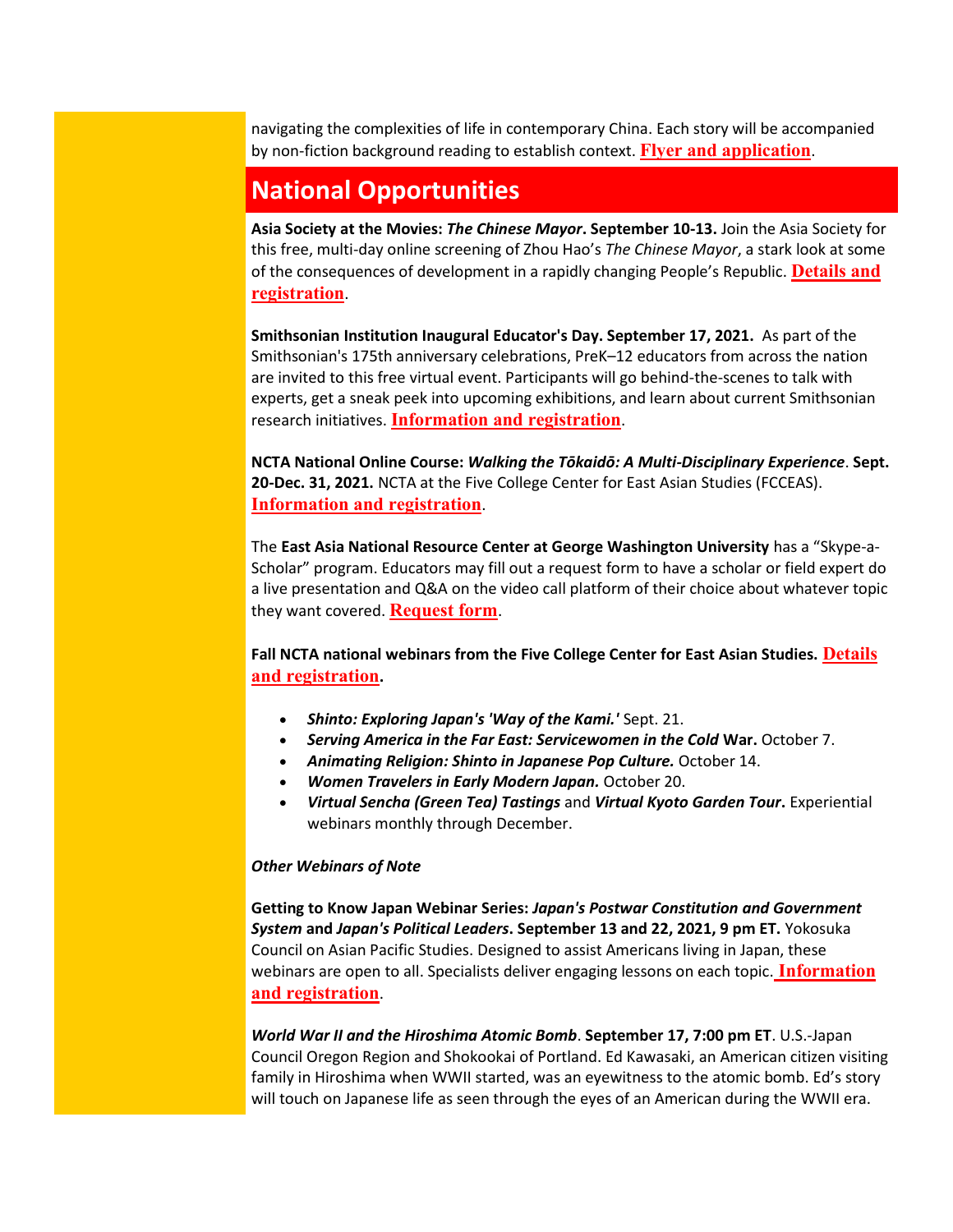## **[Details.](https://colorado.us14.list-manage.com/track/click?u=a98f30f153ca1547742422446&id=d8ef433006&e=9708c75edc)**

*Korea Reunification: A South Korean Perspective***. September 23. 4:30-6 pm ET.** Harvard University Korea Institute. **[Register](https://colorado.us14.list-manage.com/track/click?u=a98f30f153ca1547742422446&id=d684979e10&e=9708c75edc) [here](https://colorado.us14.list-manage.com/track/click?u=a98f30f153ca1547742422446&id=219b81bcb0&e=9708c75edc)**.

*Five Dimensions of the Belt & Road Initiative (BRI)***. US-China "Seeking Truth Through Facts" Series. September 24, 4-5 pm ET.** Asia Society of Northern California. **[Details](https://colorado.us14.list-manage.com/track/click?u=a98f30f153ca1547742422446&id=6d03318bd1&e=9708c75edc).**

*Previously Announced National Opportunities*

**Online, one-day workshop:** *Cross-Cultural Comparison between South Korea and America: Stereotypes and Biases***. October 16, 11am – 6pm ET.** Application deadline: September 15, 2021. Pathways to Cross-Cultural Understanding invites American K-12 educators to gain cross-cultural knowledge between the US and South Korea, as well as Korean American society. **[Information here](https://colorado.us14.list-manage.com/track/click?u=a98f30f153ca1547742422446&id=4e372aee18&e=9708c75edc)**.

**Teachers of Critical Languages Program Grant. Application deadline: October 22**. Opportunity for K-12 schools to launch a new Chinese language program or expand an existing one by hosting a teacher from China. **[Information and application here](https://colorado.us14.list-manage.com/track/click?u=a98f30f153ca1547742422446&id=78f44f3a51&e=9708c75edc)**.

**10th Annual Akita International Haiku Contest. Entry deadline: October 31.** This contest includes divisions for K-16 students and the general public. Applicants may submit one unpublished English or Japanese haiku, with preference for 17-syllable haiku and poems on the theme of *yūgen* (mystery, depth). **[For more information and submission.](https://colorado.us14.list-manage.com/track/click?u=a98f30f153ca1547742422446&id=8025fd4dc5&e=9708c75edc)**

## <span id="page-2-0"></span>**Colorado Programs**

*Of Sky and Ground: Yoshitomo Saito* **Exhibit. July 24-November 28.** The Denver Botanic Gardens displays compositions from several series of bronze artist Saito's works that reinterpret nature, complementary to the Japanese garden on-site. **[More information](https://colorado.us14.list-manage.com/track/click?u=a98f30f153ca1547742422446&id=e164f8f7a3&e=9708c75edc)  [and tickets.](https://colorado.us14.list-manage.com/track/click?u=a98f30f153ca1547742422446&id=e164f8f7a3&e=9708c75edc)**

## <span id="page-2-1"></span>**NCTA State and Regional Programs**

**Iowa:** *Teaching Japan through Geographic and Historical Lenses***. October 3, 9 am – 4 pm. Registration deadline: September 24.** The workshop takes place in West Des Moines a day prior to the Iowa Council for the Social Studies Conference. It will feature presentations on Japan's geography and early modern Japan's domestic and foreign policies, with attention to skills-based learning and disciplinary literacy per the Iowa Social Studies Standards. Stipends and curricular resources are available. **[Registration](https://colorado.us14.list-manage.com/track/click?u=a98f30f153ca1547742422446&id=bdef6ae9c9&e=9708c75edc)**.

**New York:** *Teaching East Asia* **Schenectady NCTA Seminar. October 16 – February 19.** This face-to-face seminar will provide K-12 teachers in all disciplines with the content and resources to teach about East Asia as identified in the New York state curriculum. Sponsored by NCTA at the Five College Center for East Asian Studies. **[Application](https://colorado.us14.list-manage.com/track/click?u=a98f30f153ca1547742422446&id=71dbbfb966&e=9708c75edc)**.

**University of Pittsburgh NCTA Fall 2021 online seminar.** This seminar is open to teachers